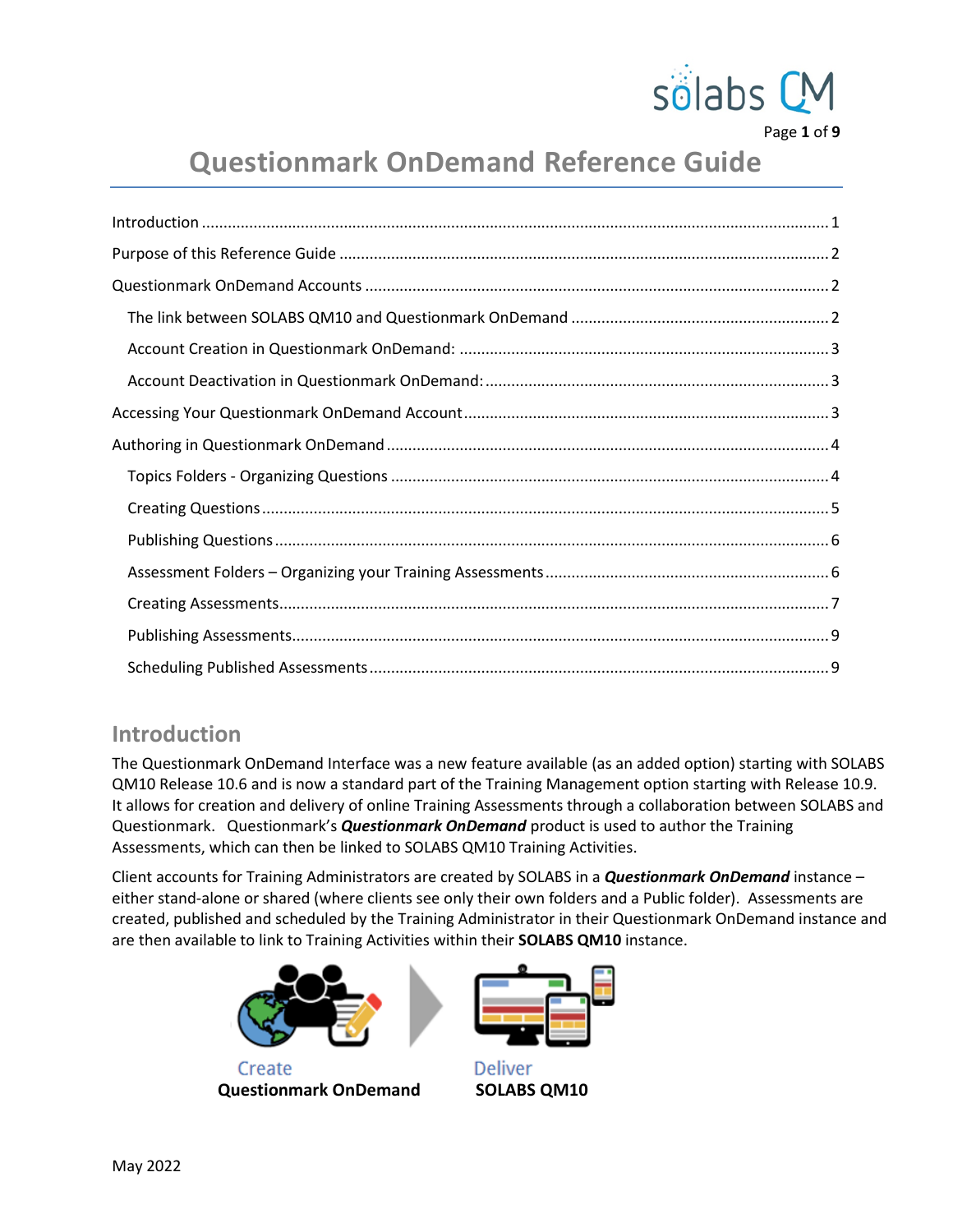

# <span id="page-1-0"></span>**Purpose of this Reference Guide**

Training on how to create questions and assessments in *Questionmark OnDemand* is initially provided by trainers at Questionmark. Questionmark maintains a Knowledge Base for their training materials and will provide access to it for the Training Administrators that they have trained. They are also available to provide assistance when needed. The purpose of this Reference Guide is to provide a quick high level reference for SOLABS QM10 Training Administrators to review as a refresher on the steps for creating online assessments. It is not meant to provide the full detail required to use the functionality of Questionmark OnDemand.

Training on how to link published and scheduled *Questionmark OnDemand* Training Assessments to SOLABS QM10 Training Activities is provided by trainers at SOLABS. A separate User Guide is available in the SOLABS Knowledge Base titled *SOLABS QM10 Questionmark OnDemand Interface Feature – User Guide*.

# <span id="page-1-1"></span>**Questionmark OnDemand Accounts**

### <span id="page-1-2"></span>**The link between SOLABS QM10 and Questionmark OnDemand**

The **SETUP/Administration** menu includes the option for **External Training Provider Configurations**.

Clicking on the **Questionmark** option in that section will bring up the **Questionmark Details** screen, where the Questionmark OnDemand URL and administrative credentials will be displayed.

• The **Questionmark Instance Type** field will indicate whether you have a Shared instance or a Stand-alone instance of Questionmark OnDemand.

In a shared instance, you have access only to your own folders, as well as a Public folder. No other clients can see your folders. The Public folder allows convenient access to some general Training Assessments that may be created by SOLABS and made available to all clients to consider using.

- The **Questionmark Endpoint** field displays the URL to your Questionmark OnDemand instance. This should **not** be modified or access to existing Assessments will be lost.
- The **Questionmark Username** and the **Questionmark Password** fields are for internal use by SOLABS and Questionmark.

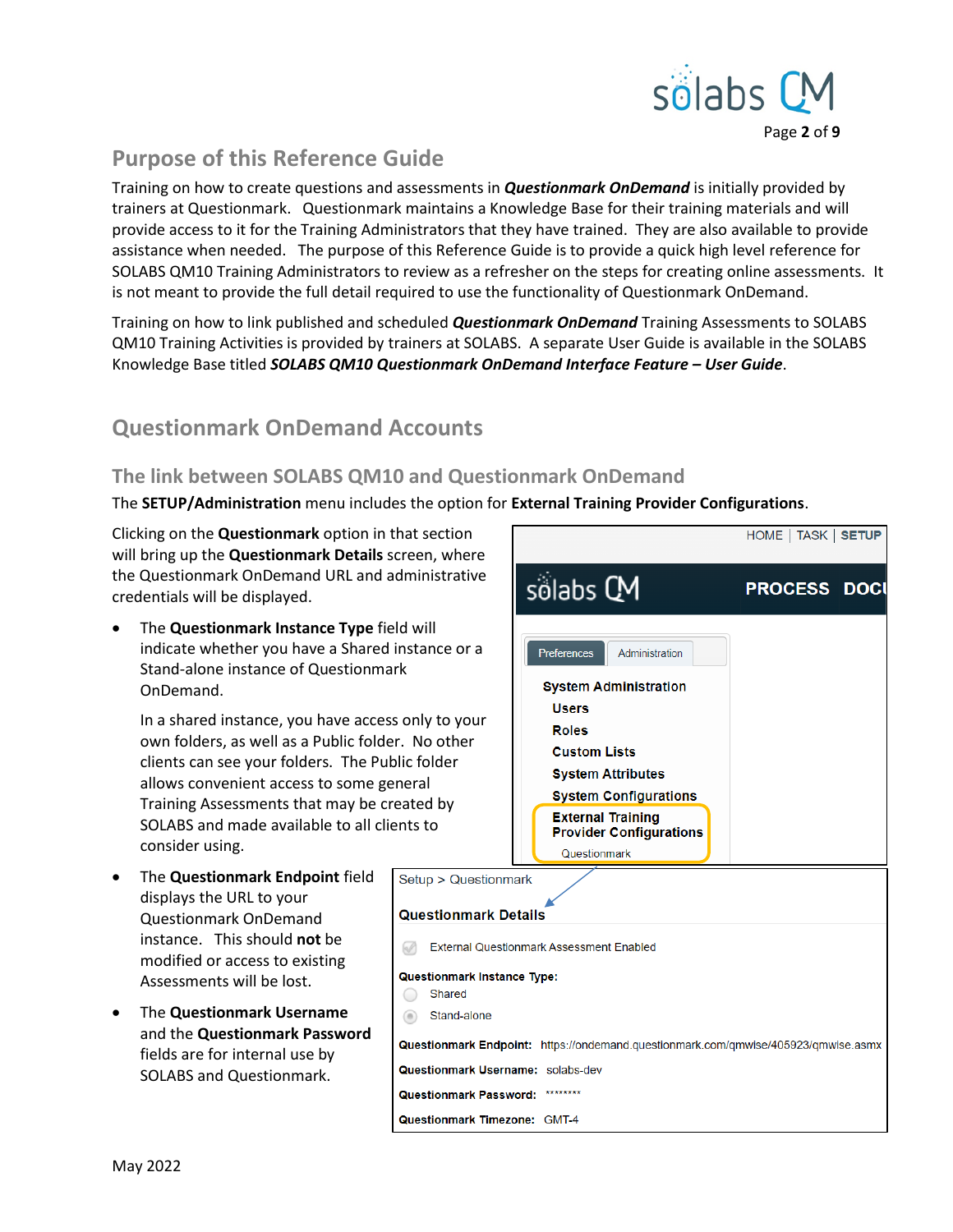

Page **3** of **9**

Each Training Administrator (up to 5 per client) will be provided with their own unique Username and Password as described in the next section of this Reference Guide.

• The **Questionmark Timezone** field will be aligned with the SOLABS QM10 Timezone but is in GMT (Greenwich Meantime), where the SOLABS server is in UTC (Universal Time Coordinated). Since GMT does not take daylight savings time into consideration, this should be checked and adjusted by the SOLABS System Administrator twice yearly when changes between standard time and daylight savings time occurs.

#### <span id="page-2-0"></span>**Account Creation in Questionmark OnDemand:**

- Send a request to the SOLABS Support Team at the following email address: [support@solabs.com.](mailto:support@solabs.com)
- Provide the following information:
	- o **Subject:** Request for User (Author/Publisher) Creation in Questionmark OnDemand instance
	- o **Body:**
		- Provide the **Full Name** of the user
		- Provide the Username of the user that needs to have an account created. Must be the same as their SOLABS QM10 Username.
		- Provide the **Email Address** of that user

SOLABS will create the accounts in Questionmark OnDemand and provide the initial login credentials to the requested users. Users created in Questionmark will need to change their password directly in Questionmark on the first Login once the credentials provided by SOLABS are received.

Once the account is created in Questionmark OnDemand, the user will be able to modify the general details of his/her account. However, they will not be able to modify any role assignments, privileges, or delete their own account.

#### <span id="page-2-1"></span>**Account Deactivation in Questionmark OnDemand:**

- Send a request to the SOLABS Support Team at the following email address: [support@solabs.com.](mailto:support@solabs.com)
- Provide the following information:
	- o **Subject:** Request for User Deactivation in Questionmark OnDemand instance
	- o **Body:**
		- Provide the **Full Name** of the user

**NOTE**: It is **NOT** possible to modify the **Name** of the user account once created. Therefore, if a user has a name change, the current account will need to be deactivated and a new one created.

### <span id="page-2-2"></span>**Accessing Your Questionmark OnDemand Account**

Log into Questionmark OnDemand with your Username and Password. This will bring you to the My Dashboard tab. On the Home page you can change your password if you'd like. All other settings will have been established for you by SOLABS. All of your work to create online Training Assessments will be done using the

| Authoring tab. |                                |                                                                                |
|----------------|--------------------------------|--------------------------------------------------------------------------------|
|                | cuestion<br>mark               | q <sup>m</sup> My dashboard   405923<br>$\times$<br>$^{+}$                     |
|                | Request new password<br>Log in | $\leftarrow$<br>C<br>■ ondemand.questionmark.com/home/405923/<br>$\rightarrow$ |
|                | Username *                     | Authoring $\sim$<br><b>备 Home</b>                                              |
|                | Password *                     | gdixson                                                                        |
| May 2022       | Log in                         | gretchen.dixson@solabs.com<br>Edit my profile                                  |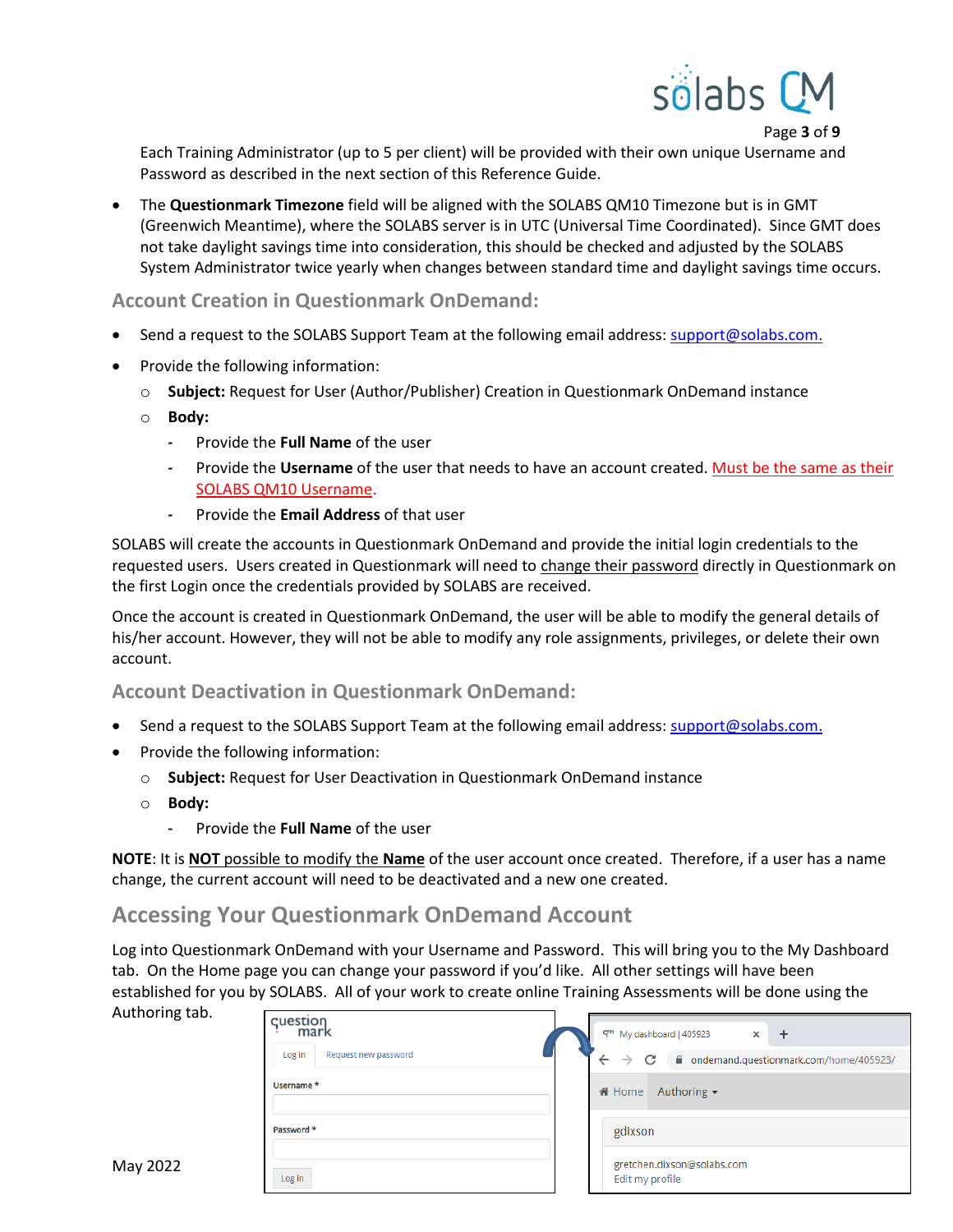# <span id="page-3-0"></span>**Authoring in Questionmark OnDemand**

Options on the **Authoring** tab are all you need to create and publish online assessments that can be linked to SOLABS QM10 Training Activities.

## <span id="page-3-1"></span>**Topics Folders - Organizing Questions**

The **Topics** folders are used to create and organize the **Questions** you will use for your online **Assessments**.

Clicking on **Topics** from the Authoring menu will display the Topics folders created and named for your organization. SOLABS will create one initially. You can add subfolders to that folder and create other Topics folders as needed.

If you are set up in a shared instance, like most clients, you will also see a Public folder that may include some general questions related to SOLABS QM10 or the life sciences industry that you can use if you'd like.

To rename your Topics folder or to add Subfolders, right click on your folder to see various options including **New** (to create a subfolder) and **Rename**.

You will create your questions within the Topics folders. You can organize and name the folders in a way that makes sense for you and your organization. Each Topic folder can contain a group of questions. You can therefore name the folders to group questions by subject, by area, or by the name of the Assessment you plan to use them for. Naming and organization is totally up to you but should provide a way for you to easily find the questions you are looking for when you build your Assessments.

To start creating Questions within a folder, highlight that folder and click **+New**.

| <b>Show Archived</b><br>Topics - | $+$ New $-$   |
|----------------------------------|---------------|
| <b>D</b> Topics                  | Questions (0) |
| $\Box$ Public<br>ь               |               |
| <b>B</b> Qualif1<br>A            | Orde          |
| □ SOP 123                        |               |



**Paste** 

**Rename** 





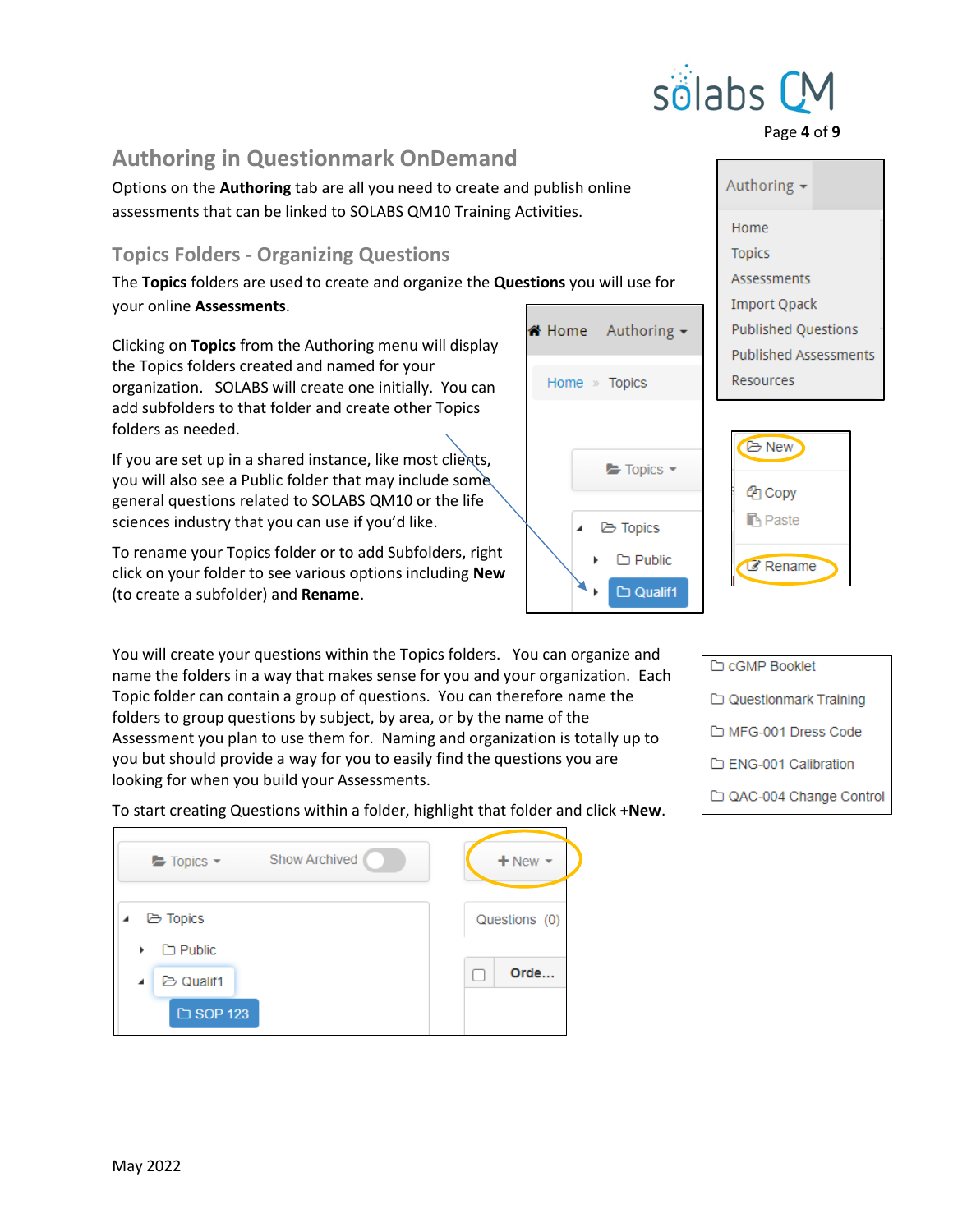

∉न Copy –

<sup>1</sup>∆ Multiple response (right / wrong) Multiple response (score per choice)

 $+$  New  $-$ 

**B** Multiple choice

**True / False** PYes / No

Page **5** of **9**

**C** Publish

<span id="page-4-0"></span>**Creating Questions**

After highlighting the Topic folder and clicking **+New**, the first thing you will do is to select the type of Question you wish to create.

Your training with Questionmark trainers will include instruction on creating various types of questions. The types circled to the right would be compatible with the interface to QM10 since they would have a discreet score that can be passed over. Other types cannot be used.

After selecting the type you'd like, the fields to create and save it will be

| displayed. They will vary based on the question type.                                                                                                                                             | $\Box$ rext match                                                                                                                                                                                                                                                                                                                                                                                                 |   |
|---------------------------------------------------------------------------------------------------------------------------------------------------------------------------------------------------|-------------------------------------------------------------------------------------------------------------------------------------------------------------------------------------------------------------------------------------------------------------------------------------------------------------------------------------------------------------------------------------------------------------------|---|
| Exit<br>Spell check<br>Save<br>ΒΙ∪¥2x2 ≣≣≣注≡≤βββΩ∞95B5∞95<br>$V = 2$<br>Click here to change the question wording<br>$\oplus \bigcirc$ True<br>$\cap$ False<br>⊕.                                 | <b>B</b> Essay<br>Show feedback<br><b>D</b> Likert<br>Pull-down list<br><b>B</b> Explanation<br>Fill in the blanks<br>□ Select a blank<br><b>P</b> Numeric<br>0<br><b>B</b> Matching<br>0<br><b>B</b> Hotspot                                                                                                                                                                                                     |   |
| Add New Choice<br>Add "All of the above" choice<br>Add "None of the above" choice<br>Add comment box<br>$\textcolor{red}{\div}\textcolor{blue}{\circ}$<br>Edit question properties<br>$\pm \circ$ | <b>De Drag and drop</b><br>□ Job task analysis<br>Exit<br>Spell check<br>Show feed<br>Save<br><b>B</b> File upload<br>B $I$ U $\mathbf{X}_2$ $\mathbf{x}^2$ $\equiv$ $\equiv$ $\equiv$ $\equiv$ $\equiv$ $\mathbf{x}$ $\mathbb{D}_1 \mathbb{D}_2 \Omega$ $\mathbf{e}_3$ !<br><b>B</b> Ranking<br>Click here to change the question wording<br>□ Knowledge matrix<br>Enter new choice text here<br>□ Survey matrix |   |
| <b>Notes</b><br>Assign metatags<br>Delivery style<br>Scored<br>Shuffling option<br>No shuffling<br>Display<br>Vertical<br>Video Tutorial                                                          | Enter new choice text here<br>Some Question Types include a handy<br>Video Tutorial on how to create it.<br>Questionmark also maintains a<br>Knowledge Base for training materials<br>and will give you access to it.                                                                                                                                                                                             | 0 |

All types have various editing options and ability to link pictures, videos, sound bites, math, etc.

B / U X2 x2 三三三三(hhhhΩ €BB +8 5 V = 2 =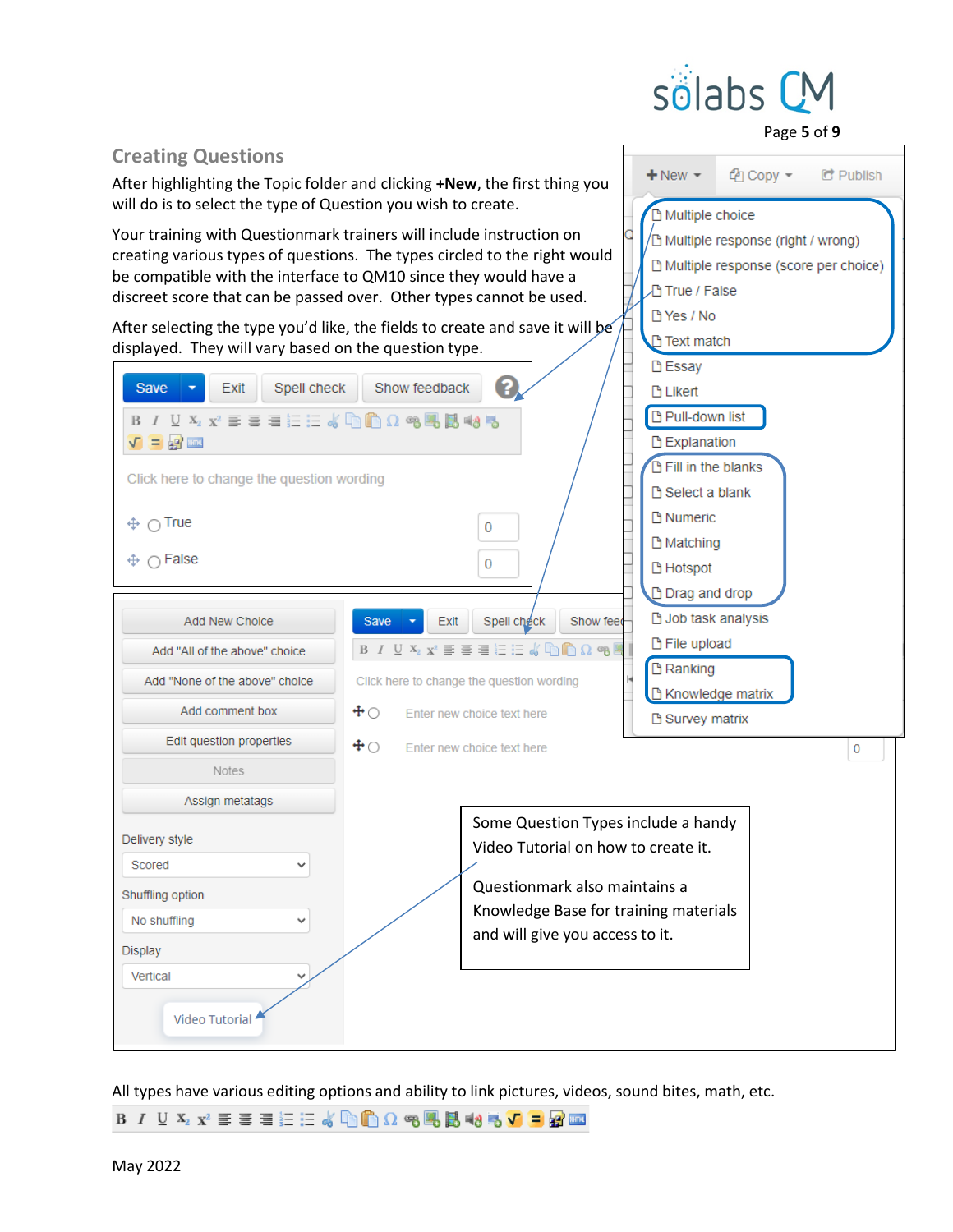

### <span id="page-5-0"></span>**Publishing Questions**

After you have created a question, you can use the **Try out** option to see what it will look like to the trainee. When you are happy with it, you need to use the **Publish** option in order for it to be available for your Assessments.

|                      | $\bullet$<br><b>C</b> Publish<br>O Try out<br><b><i><u></u></i></b> Copy ▼<br><b>E</b> Archive<br>$+$ New $-$<br>$\cdots$ More $\sim$ |  |  |                                        |                      |                         |                          |                                    |                   |                  |  |
|----------------------|---------------------------------------------------------------------------------------------------------------------------------------|--|--|----------------------------------------|----------------------|-------------------------|--------------------------|------------------------------------|-------------------|------------------|--|
|                      | Questions (5)                                                                                                                         |  |  | Archived Questions (0)<br>/Outcomes    |                      |                         |                          |                                    |                   |                  |  |
|                      | Orde                                                                                                                                  |  |  | <b>Description</b><br>$\checkmark$     | Type<br>$\checkmark$ | Created<br>$\checkmark$ | Modified<br>$\checkmark$ | <b>Modified by</b><br>$\checkmark$ | Last publish      | <b>Revisions</b> |  |
|                      |                                                                                                                                       |  |  | cGMPs are suggested requirement        | True / False         | Apr 27 2021             | Apr 27 2021              | pgaudreau                          | Tue Apr 27 2021 1 |                  |  |
|                      | $\overline{2}$                                                                                                                        |  |  | <b>GMP Stands for</b>                  | Multiple choice      | Apr 27 2021             | Apr 27 2021              | pgaudreau                          | Tue Apr 27 2021 1 | 1                |  |
| $\blacktriangledown$ | 3                                                                                                                                     |  |  | Personnel qualifications are includ    | Multiple choice      | Apr 27 2021             | Apr 27 2021              | pgaudreau                          | Tue Apr 27 2021 1 |                  |  |
|                      | 4                                                                                                                                     |  |  | Lighting for areas is included as pa   | True / False         | Apr 27 2021             | Apr 27 2021              | pgaudreau                          | Tue Apr 27 2021 1 |                  |  |
|                      | 5                                                                                                                                     |  |  | Only the final test result is required | True / False         | Apr 27 2021             | Apr 27 2021              | pgaudreau                          | Tue Apr 27 2021 1 |                  |  |

The **Copy** option is handy if you are creating multiple questions of the same type. You can copy and then edit the new question as needed.

### <span id="page-5-1"></span>**Assessment Folders – Organizing your Training Assessments**

The **Assessments** folders are used to create and organize the **Training Assessments** you will link to your SOLABS QM10 Training Activities.

Clicking on **Assessments** from the Authoring menu will display the Assessments folders created and named for your organization. SOLABS will create one initially. You can add subfolders to that folder and create other Assessments folders as needed.

If you are set up in a shared instance, like most clients, you will also see a Public folder that may include some general assessments related to SOLABS QM10 or the life sciences industry that you can use if you'd like.

Authoring -K<sup>¥</sup> Home Home » Assessments Assessment folders Folder -4 Assessments **Public** Qualification1

| Authoring<br>$\overline{\phantom{a}}$ |
|---------------------------------------|
| Home                                  |
| <b>Topics</b>                         |
| <b>Assessments</b>                    |
| Import Qpack                          |
| <b>Published Questions</b>            |
| <b>Published Assessments</b>          |
| Resources                             |
|                                       |

 $\blacktriangleright$  Folder  $\blacktriangleright$ 

**B** New

<sup>他</sup>Copy **B** Paste

**&** Rename

To rename your Assessments folder or to add Subfolders, highlight your folder and then click on Folders to see various options including **New** (to create a subfolder) and **Rename**.

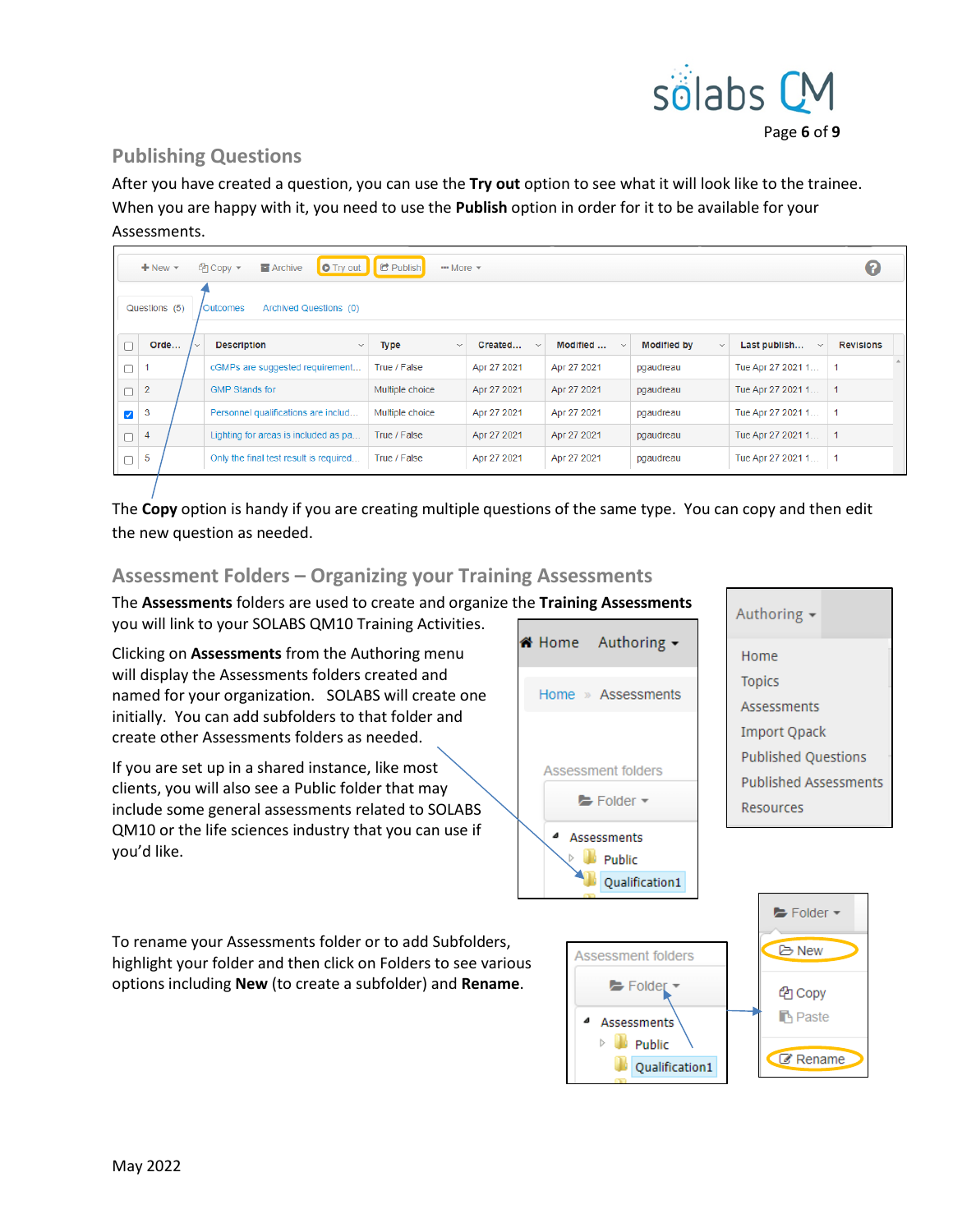

Page **7** of **9**

You will create your assessments within the Assessments folders. You can organize and name the folders in a way that makes sense for you and your organization. You can therefore name the folders to organize assessments by subject, by area, or by the name of the SOLABS QM10 Training Activity you plan to link them to. Naming and organization is totally up to you but should provide a way for you to easily find the Training Assessments you are looking for when you are creating your QM10 Training Activities.

To start creating Assessments within a folder, highlight that folder and click **+New**.

| Assessment folders                                 | <b>Assessments</b> |
|----------------------------------------------------|--------------------|
| $\blacktriangleright$ Folder $\blacktriangleright$ | $+$ New $-$        |
| Assessments<br>₫                                   | <b>Title</b>       |
| Public                                             |                    |
| Qualification1                                     |                    |
| <b>SOP 123</b>                                     |                    |

### <span id="page-6-0"></span>**Creating Assessments**

After highlighting the Assessment folder and clicking **+New**, the first thing you will do is to select the type of Assessment you wish to create.

Your training with Questionmark trainers will include instruction on creation of various types of assessments. The assessment needs to be one that will have a discreet score to pass over to QM10. Therefore, types such as Survey will usually not be compatible.

After selecting the type you'd like, the fields to create and save it will be displayed.

| Home » Assessments » Assessment                                                                         |                                          |
|---------------------------------------------------------------------------------------------------------|------------------------------------------|
|                                                                                                         |                                          |
| "DExit A Spell check $\dagger$ Settings <i>D</i> Notes<br>Save<br>$\blacktriangledown$                  | <b>O</b> Tryout                          |
| Title                                                                                                   |                                          |
| Enter a title for this assessment                                                                       |                                          |
| Description $\odot$                                                                                     |                                          |
| Enter a description for this assessment                                                                 |                                          |
| Question blocks + Add<br><b><math>\Phi</math></b> Settings                                              |                                          |
|                                                                                                         |                                          |
| ⊕<br>Question Block - 1                                                                                 | $+$ Add<br>✿ Settings<br><b>×</b> Delete |
| Introduction $\boldsymbol{\Theta}$                                                                      | Add / edit questions                     |
| <b>B</b> $I$ U $X_2$ $X_2$ $\equiv$ $\equiv$ $\equiv$ $\equiv$ $K$ the $\cap$ $\cap$ $\in$ $\mathbb{R}$ | Jump block                               |
| Enter an introduction for this question block                                                           |                                          |
|                                                                                                         |                                          |
|                                                                                                         |                                          |



| Assessments |         |  |
|-------------|---------|--|
|             | $+$ New |  |
|             | Test    |  |
|             | Exam    |  |
|             | Quiz    |  |
|             | Survey  |  |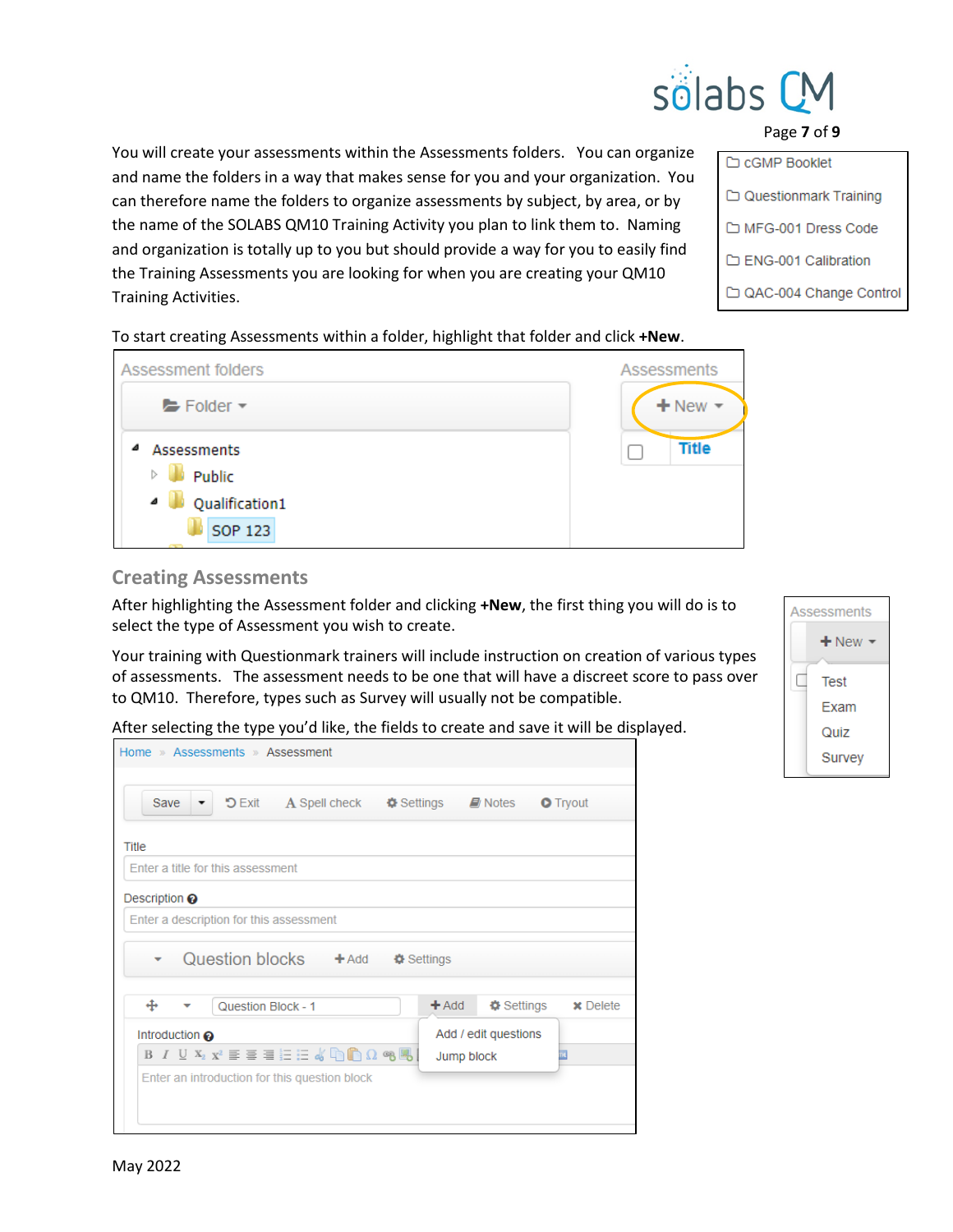

Page **8** of **9**

As with Questions, there are various editing options and ability to link pictures, videos, sound bites, math, etc.

**ΒΙ** <u>V</u> X2 ¥ W W W W W W W W W W W W Y D G W W

After completing the Title, Description and Introduction fields, click **+Add** in the first Question Block section to start adding questions. Choose the **Add / edit questions** option to access the questions from your Topics folders.

There are various options for selecting the questions. It will depend on how you

| $+$ Add              | <b><math>\Phi</math></b> Settings |  |
|----------------------|-----------------------------------|--|
| Add / edit questions |                                   |  |
| $+$ Add              | <b><math>\Phi</math></b> Settings |  |
|                      | Add / edit questions              |  |

have organized your Topics folders.  $\mathbf{A}$  and  $\mathbf{A}$  and  $\mathbf{A}$  and  $\mathbf{A}$ 

| Select questions to include  |                |            |
|------------------------------|----------------|------------|
| All questions from topic     |                |            |
| $\Box$ As single questions   |                |            |
| ่า Randomly select           | $\overline{1}$ | from topic |
| Avoid previously delivered   |                |            |
| Single question              |                |            |
| Include sub-topics           |                |            |
| Filter questions by Metatags |                | $+$ Add    |
|                              |                |            |
| Select a topic               |                |            |
| <b>Public</b>                |                |            |
| Oualif1                      |                |            |
| <b>SOP 123</b>               |                |            |
|                              |                |            |

Add  $\rightarrow$ 

After adding questions to your new Training Assessment, you will scroll down to the **Outcomes** section to enter information about the scoring of the assessment.

Your training from Questionmark trainers will include information on this section as well. The Training Assessment will need a discreet passing score and will transfer that to the QM10 Training Activity.

You have options to send Feedback to the trainee based on their outcome.

After selecting the Topic folder and how you would like the questions to be added, click the **Add** button below that window.

Your selection will appear in the **Selected questions** window, which has an  $\log$  button at the lower right when you are finished.

| Outcomes + Add<br>$\mathbf{v}$                                                                                    |                        |
|-------------------------------------------------------------------------------------------------------------------|------------------------|
| $\ddot{\mathrm{H}}$<br>Pass<br>▼                                                                                  | <b>x</b> Delete        |
| Score range:<br>$\blacktriangleright$ Feedback<br>$\triangleright$ Email<br><b>Ⅰ</b> Branching<br>& Prerequisites | to 100<br>70           |
| ⊕<br>Fail<br>٠                                                                                                    | <b>x</b> Delete        |
| Score range:<br>$\blacktriangleright$ Feedback<br>$\triangleright$ Email<br><b>Ⅰ</b> Branching<br>& Prerequisites | $to$ 69<br>$\mathbf 0$ |